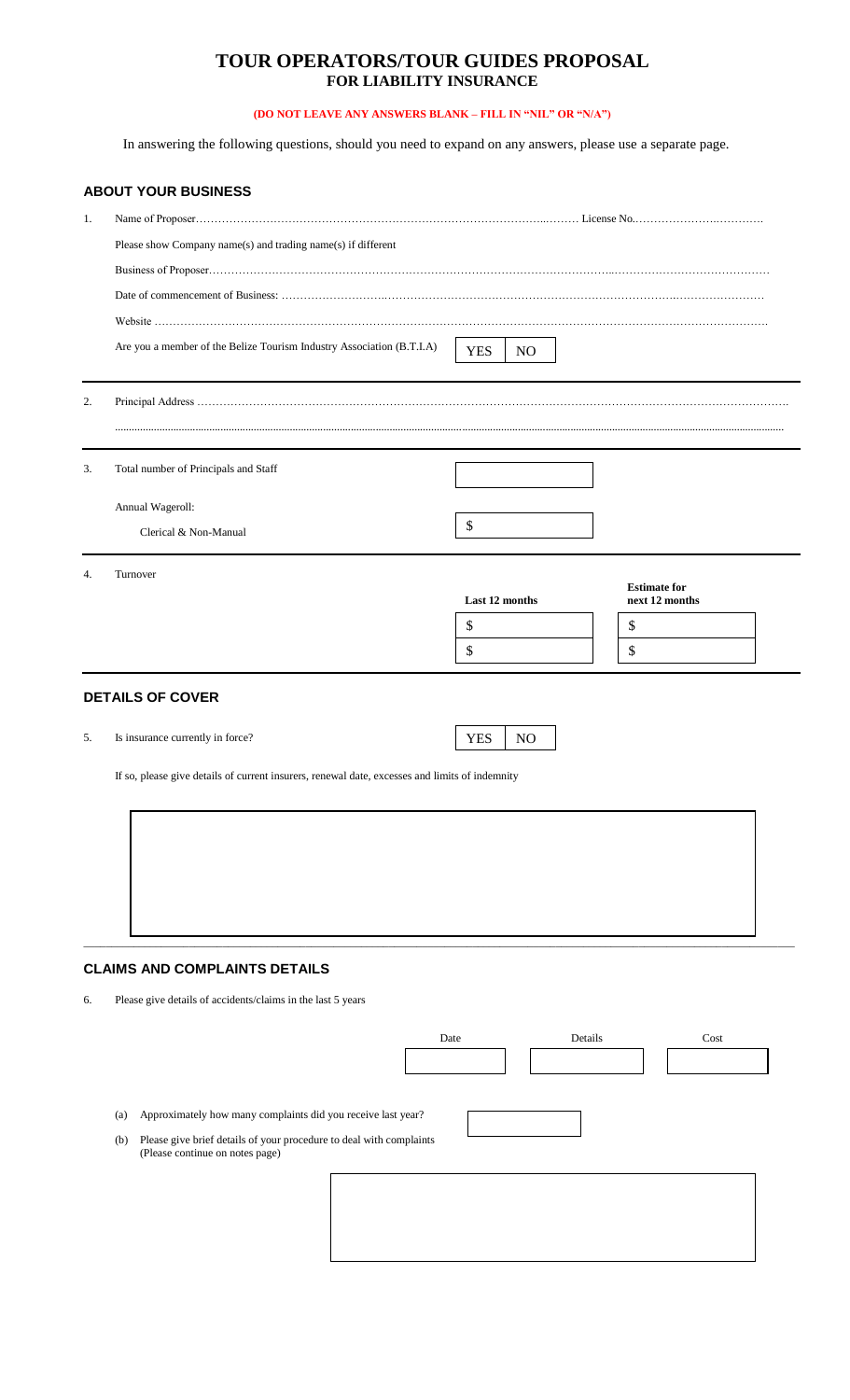(c) Are you aware of any circumstances which may result in a claim being made against you? (Please continue on notes page)

|    |     | If YES, please give details                                          |                  |
|----|-----|----------------------------------------------------------------------|------------------|
|    |     |                                                                      |                  |
|    |     |                                                                      |                  |
|    |     |                                                                      |                  |
| 7. | (a) | Do you handle Bus tours?                                             | <b>YES</b><br>NO |
|    | (b) | If YES, please state average bus size and numbers of tours per annum |                  |
| 8. | (a) | Do you handle other group tours?                                     | <b>YES</b><br>NO |
|    | (b) | If YES, please state average group size and % of turnover            | %                |

YES | NO

## **GROUP ACTIVITIES**

| 9. | Describe type of tours conducted and % of each |  |
|----|------------------------------------------------|--|
|    |                                                |  |
|    |                                                |  |

#### 10. **Details of Cover:**

| <b>Standard Cover</b> | \$50,000.00 indemnity |  |
|-----------------------|-----------------------|--|
| \$250.00<br>Excess    |                       |  |

 $\_$  , and the state of the state of the state of the state of the state of the state of the state of the state of the state of the state of the state of the state of the state of the state of the state of the state of the

#### **Please provide:**

- 1. Specimen brochures and/or booking conditions
- 2. A copy of any standard contracts /disclaimers used by you

### DECLARATION

To the best of my knowledge and belief the information provided in connection with this proposal, whether in my own hand or not, is true and I have not withheld any material facts. I understand that non-disclosure or misrepresentation of a material fact may entitle insurers to void the insurance. (N.B. a material fact is one likely to influence acceptance or assessment of this proposal by insurers. If you are in any doubt as to whether a fact is material or not please disclose it)

I understand that signing this proposal does not bind me to complete, or insurers to accept, this insurance.

| Date |  |
|------|--|

#### **FOR OFFICE USE ONLY**

| Policy No.   | Premium. |
|--------------|----------|
| Customer No. | Remarks: |
| Excess.      |          |
| Agency       |          |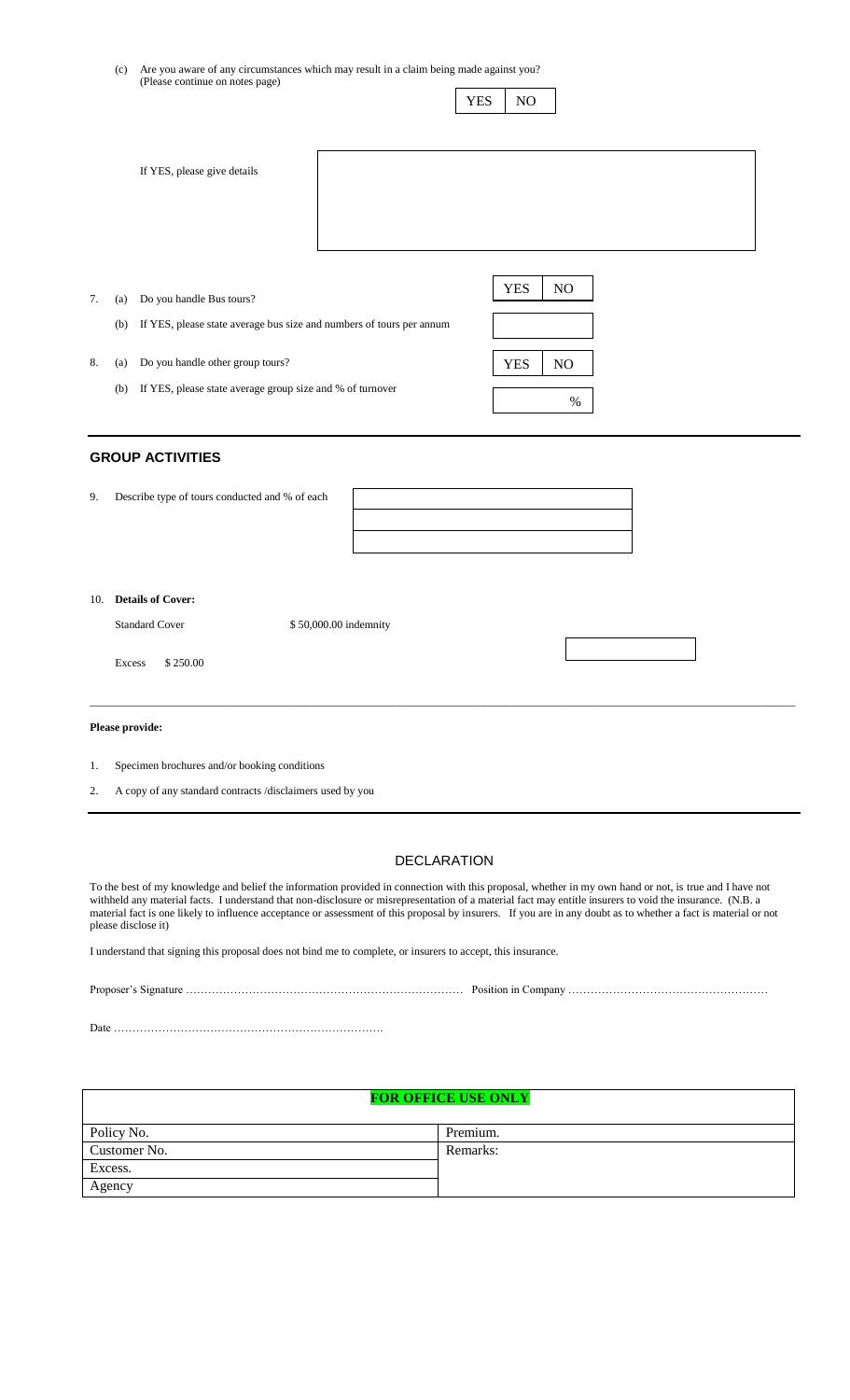| Question No. | Please use this page for further explanations |
|--------------|-----------------------------------------------|
|              |                                               |
|              |                                               |
|              |                                               |
|              |                                               |
|              |                                               |
|              |                                               |
|              |                                               |
|              |                                               |
|              |                                               |
|              |                                               |
|              |                                               |
|              |                                               |
|              |                                               |
|              |                                               |
|              |                                               |
|              |                                               |
|              |                                               |
|              |                                               |
|              |                                               |
|              |                                               |
|              |                                               |
|              |                                               |
|              |                                               |
|              |                                               |
|              |                                               |
|              |                                               |
|              |                                               |
|              |                                               |